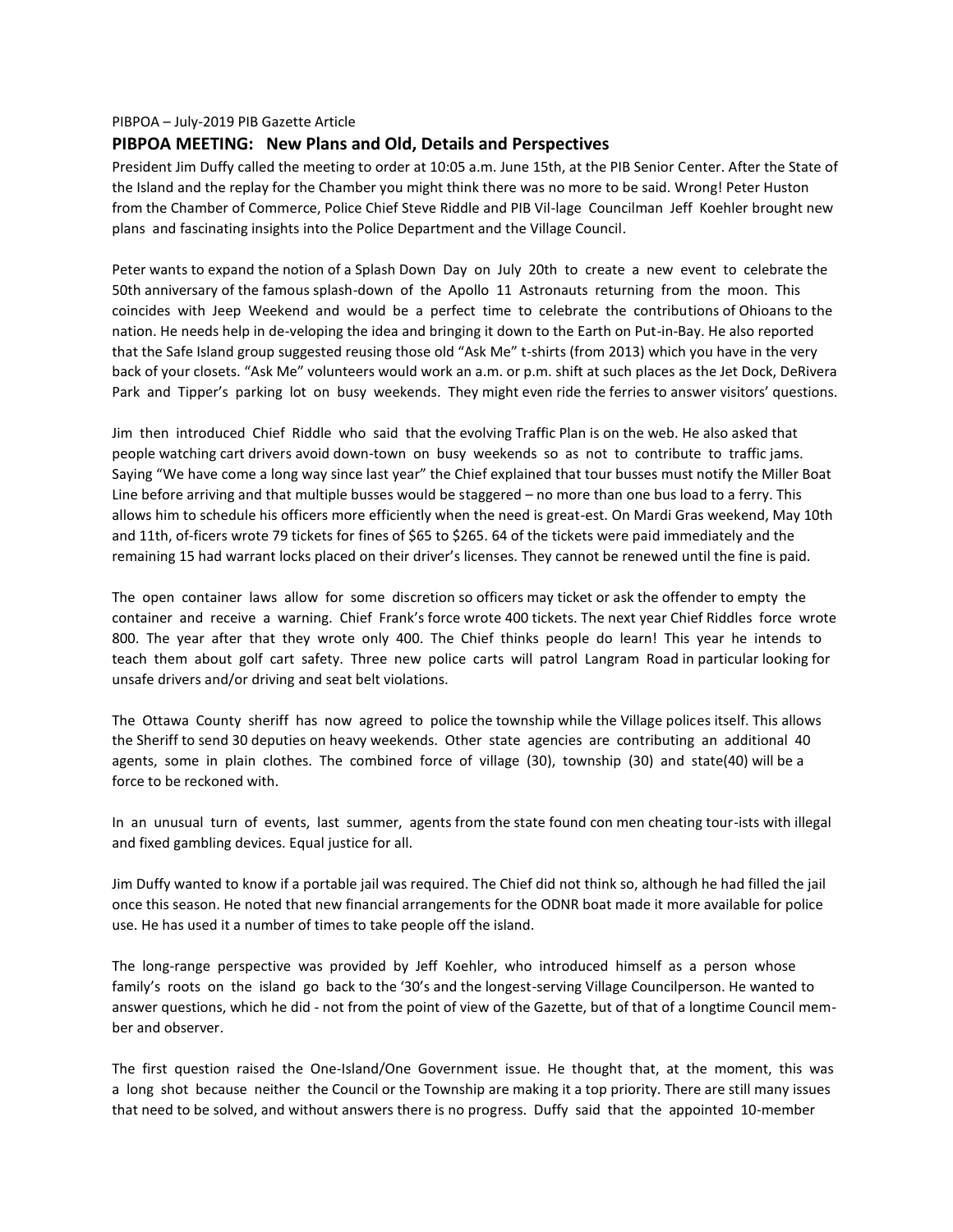commission (five people from each jurisdiction) would answer such questions before the issue was placed on the ballot. It appeared to Jeff that the establishment of the commission had little support from the Township Trustees, and that the Council which voted for it, hasn't really taken it off the back burner either.

The next question asked about the posi-tion of City Manager. Jeff praised the efforts of Council's administration, but noted that they were being asked to answer engineering ques-tions exceeding their training. To change to a city-manager form of government, either the Village Council would need to vote in favor, or a citizen's petition signed by 10% of the regis-tered voters would put the issue on the ballot. In either case, Village voters would decide.

The big issue was water/sewer. Jeff ex-pressed interest in the connection-to-mainland solution and referred to Joe Cerny's recent study of long-term costs. The last Poggemeier report recommends this solution in the back of a long report. Water costs are going to go up. At one time, the Water works required an operator with a level II certificate; then EPA changed it to level III. Such mandates increase the fixed costs dra-matically for a plant like ours that is a tenth of the size of its mainland cousins. In spite of the rain water costs are going up. And up.

The sewer situation is much better since (1) the present system has excess capacity and (2) the Council has approved a low pressure system policy which might address the needs of Toledo Avenue, Shore Villas and Victory Avenue with-out lift stations. Shore Villans might be interest-ed in the letter Jeff has from the EPA mandating sewerage by 1995.

President Duffy wanted the PIBPOA to concentrate on one of these many issues. After much discussion the membership voted to focus on the water issues.

The meeting was adjourned; the discussion will be continued.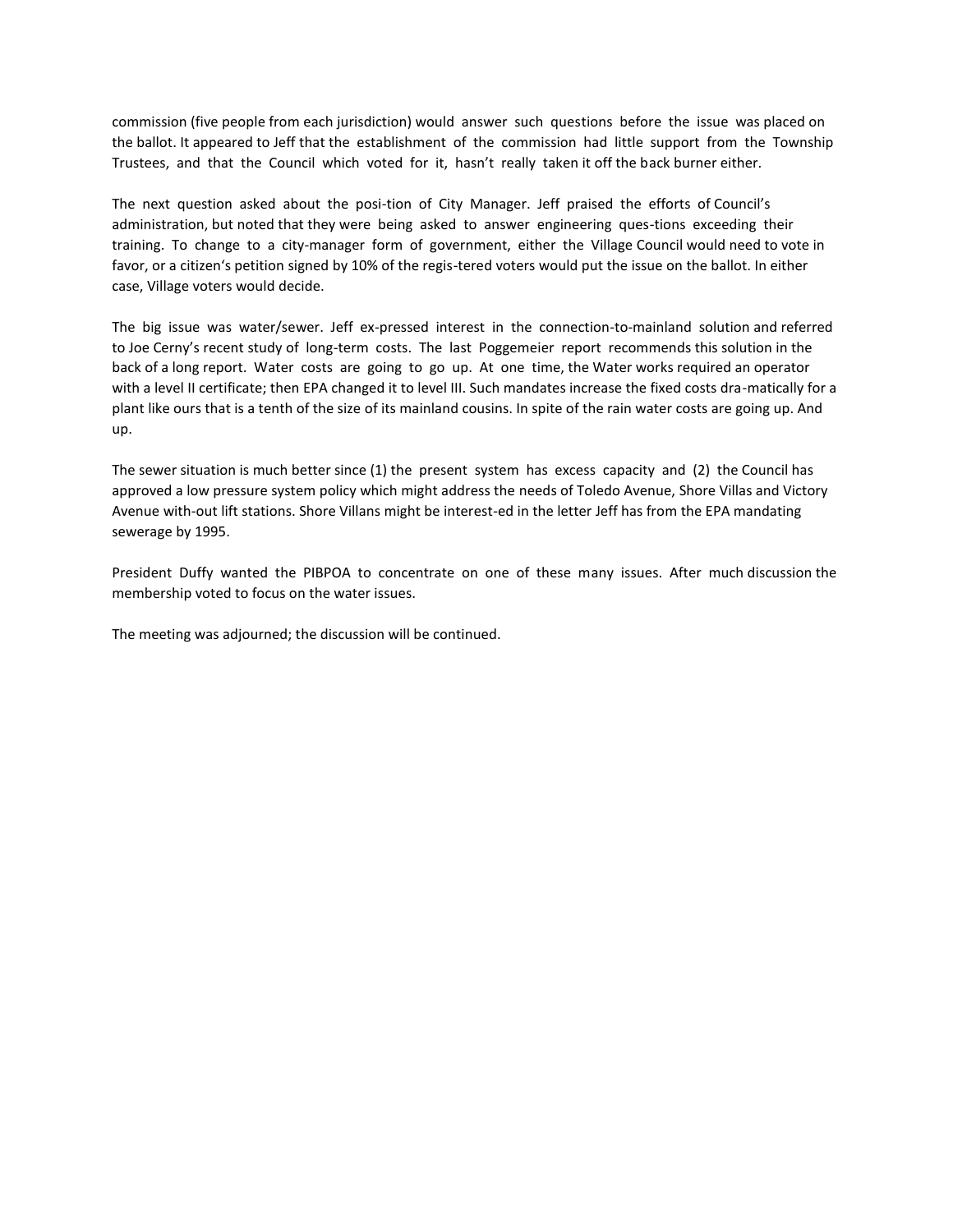# **Safe Island Task Force Reports to Property Owners**



Jim Duffy (left) and Brad Ohlemacher (left) listen intently aadt discusses the changes the Jet Expre made to help change the damaging free fall the island was in<br>after the last few Christmas in July weekends.

On Saturday, August 17th, the Safe Island Task Force addressed nearly 50 members of the Put-in-Bay Property Owners' Association regarding efforts of the SITF in dealing with the former Christmas in July weekend. While Brad Ohlemacher did not know which of those efforts was most important he did highlight the many and different steps taken by the SITF.

They include:

The formation of the task force.

The addition of off-islanders Mike Bell, former Mayor of Toledo, and Aaron Walker to the team. Neither missed a single meeting!

Mike Bell and Peter Huston reached out to bus tour opera-tors to assure that they, and their customers. knew what was and what was not legal on the island. They reminded operators of the consequences of promoting illegal activities.

Improved communications included a text alert system connecting officials and business people, small signs and stickers aimed at pedestrians in line to rent carts and media training for employees to keep them on message.

With better communication the new traffic patterns could be activated (or deactivated) quickly and easily.

Proactive monitoring of social media allowed officials to know that the golf carts were not all sold out. The Miller Boat Line requirement that tour busses preregister to assist traffic flow permitted security officers to appear in force when necessary.

Brad thought his work was now ever but he thinks we all need to keep the SITF going and to promote the "One Island, One Voice" message to advertisers. The SITF has produced a 60 page report to assist with future evaluations.

Jim Duffythen introduced SITF member Todd Blumensaadt who explained the roles of the Jet Express. The larger Jet handles 395 riders, the smaller 147. He and Billy Market met with the Public Utilities Commission to assure that cooperation between competitors was not a violation of anti-monopoly regulations. The Miller and the Jet are public utilities and Route 357 is a state highway. Todd noted that some merchants initially afraid of driving away business are now on board with the SITF.

Jim Duffy then introduced Police Chief Steve Riddle who stated that there were 13 arrests and one open container violation on the last weekend of July. In 2018 there were 104 tickets written. He attributed the decline to the factors Brad and Todd mentioned. He also said that the Police Department has appointed an Information Officer who, with a colleague, will visit the Sandusky Register in an effort to clear lines of communication.

In the following Question and Answer session Chief Riddle noted that an extremely busy July weekend may cost the department \$25,000. Questioners asked if the promoter of major events e.g. Kid Rock concert should have to pay for security. The Chief replied that they do within the boundaries of the concert venue and that 200 security officers would work the concert on the inside. He believed that the 360 officers scheduled to work the Kid Rock concert were sufficient although the number of sold tickets approximates 15,000.

Kathi Spayde introduced the new and improved PIBPOA website where the public records of the Village, the Township, The Police Department, The Mayor's Court etc. are just a mouse click away. It is a very comprehensive site – a one stop shopping spot for information about the island.

The next meeting of the PIBPOA, one week later than normal on Saturday, September 28th, will focus on the future. Members will elect new board members of the PIBPOA, candidates for public office will be invited to answer questions and members will be asked about their priorities for 2020.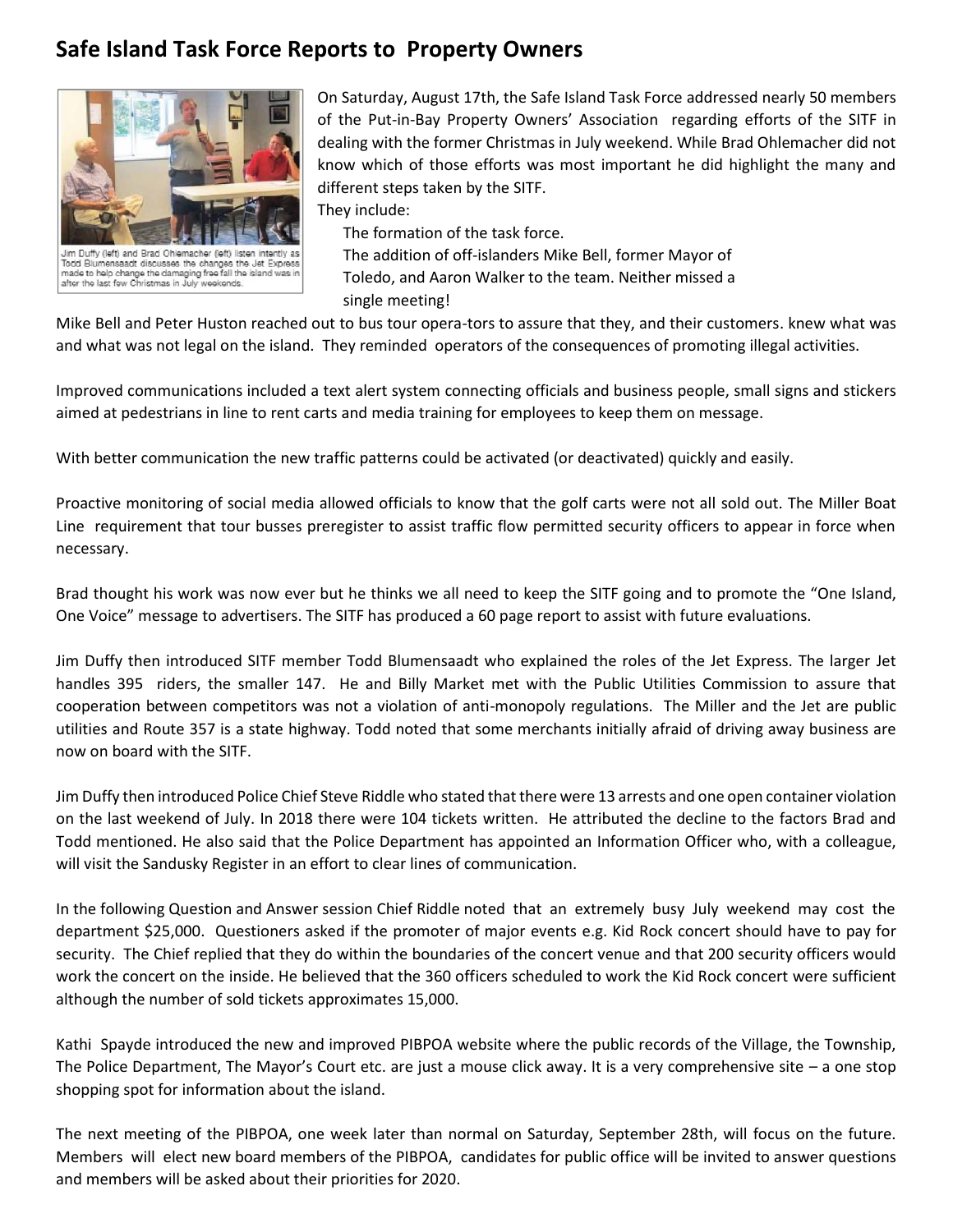# **OEPA WATER MEETING**

*Gazette – October, 2019*

On Thursday, September 5th, there was an open meeting with Amy Klei, head of the Ohio EPA's drinking and ground waters department, Chief, Division of Drinking and Ground Waters - OEPA, and other representatives from the Ohio EPA to discuss options for providing water for the is-land in the coming years.

The representatives were there to provide information about EPA policies and regulations in the coming years, pro vide information about possible funding options and discuss engineering concerns about maintaining a water plant on the island or building an underwater line and connecting to the regional water system on the mainland.

The EPA officials began with praising the current status of the Village's water plant and said that the water being produced there is some of the best in the state. They said the agency's relationship with Jaime Hernandez, the plant's operator, is very good.

However, when it came to the future of the plant, Klei could not tell those gathered what to expect when it comes to future mandates for treatment, operations, operator certification and on-site supervision, all of which add to the cost of producing water just like the expensive ozone treatment system that was recently required to be installed at PIB's plant.

When it came to financing options in the future, there was no definite information about what grants and funding opportunities might be available, but the money man on Klei's team OEPA Water Meeting did explain how current funding works in relation to what the agency looks for when assessing new projects.

When it came right down to deciding on whether or not an on island system or a waterline to the mainland was the best, the engineers from the OEPA and Ottawa County had concerns about providing water from the mainland, but did not rule it out. The EPA promotes connecting to regional water systems, but does not decide which option is best for a community. It is basically up to the Village of Put-in-Bay to decide which option it wants to pursue and summit a proposal to the OEPA. The OEPA would then have to approve any proposal.

Needless to say, there are pros and cons for running an island water plant or installing a line to the mainland. An aging water plant makes it important that officials at least look at both options, especially when it comes to operating a small plant with many of the same fixed costs and regulatory obligations that a large plant incurs. Proponents of installing a waterline to the mainland show initial, cost-saving projections in the tens millions of dollars over the life of a line.

It was suggested that an outline of the issues, requirements and questions be put together for both options so that Village officials could review everything that would be involved in making their choice.

When the meeting was over, everyone was certainly more informed about the issues from an OEPA stand-point, but there was no clear cut decision which option would be best for the island. Klei indicated the agency would be interested in any new studies or other case stud-ies that are relevant for the future of providing water for the island.

If you were in the audience and a proponent of one op-tion or the other, you probably walked away with your position unchanged, Hopefully, all par-ties walked out with open minds about conducting further study of the issue.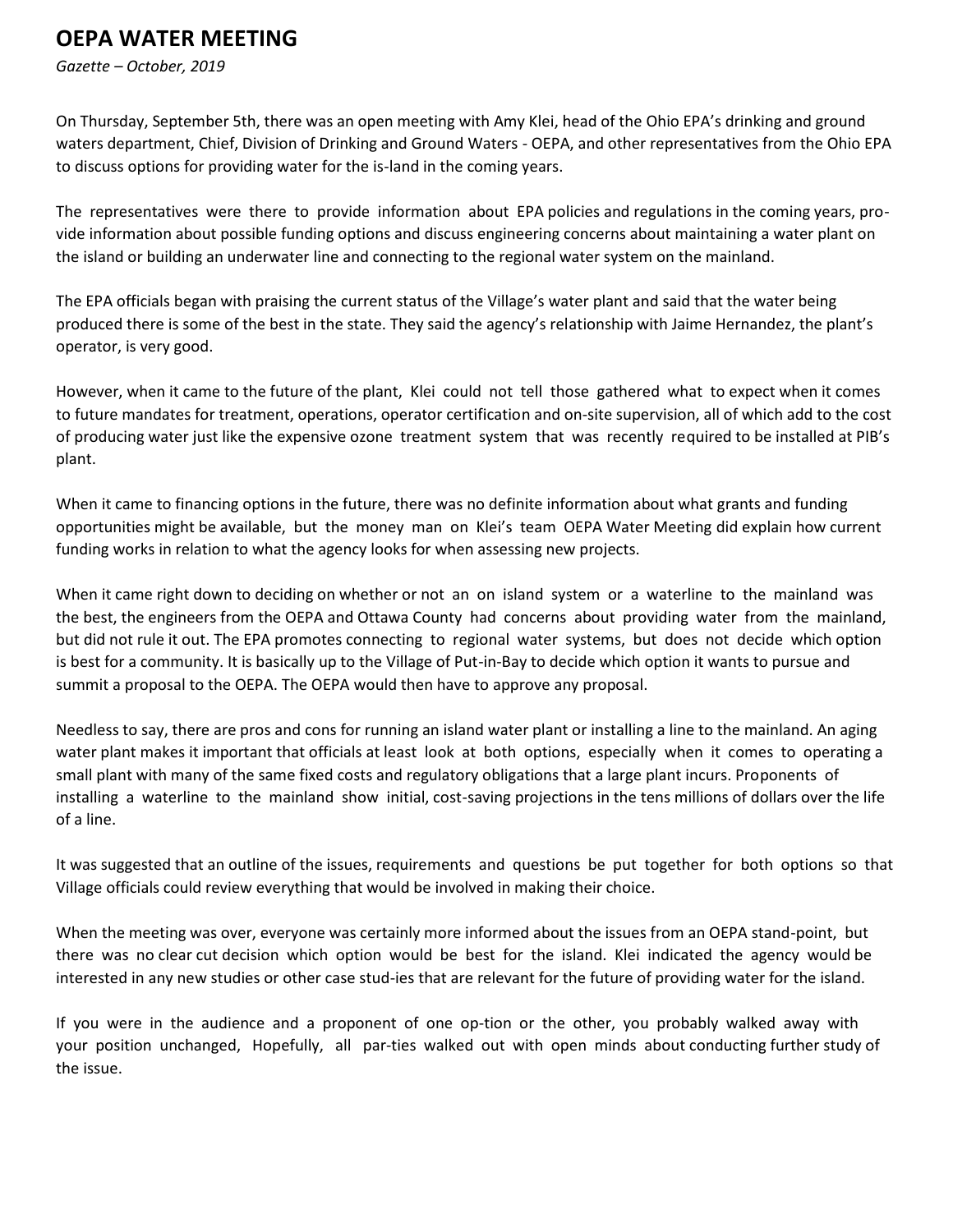#### **AUGUST-2020**

#### **Put-in-Bay Property Owners hear latest from Police and EMS**

On Saturday, July 18 at 9 a.m., the Put-in-Bay Property Owners met at a new venue, The Pavilion at Perry Cave, to hear updates from Interim Police Chief Jim Kimble and Patrick Rogers, the manager at the PIBEMS. About 25 people social-distanced in the pavilion and another 35 ringed the structure seated in their own chairs. Dave Gundlach operated the sound system which enabled all present to take part.

PIBPOA President Bob Smith introduced Interim Police Chief James Kimble as a man with more than 30 years experience in law enforcement as a Deputy Sheriff in Wood County and as a U.S. Marshall for court security in the Federal system.. He has received additional education at every level and urges continuous training for all officers, including himself. When asked to expand on his remarks of the 18th, he responded on the 20th from Middletown, Ohio where he was undergoing new training on race relations.

His emphasis on training begins with teaching officers, both old and new, the proper ways of writing citations and communications to the Office of the Ottawa County Prosecutor. That office has assisted the Police Department in preparing citations acceptable to the County Court. He wants attorneys from Ot-tawa County to show officers how to write up golf cart violations. In addition, Kimble wants to establish a mock court to show officers what happens in court and how they might be expected to testify.

Another aspect of officer training helps officers improve their communications skills so they might connect and talk with uncharged suspects in an attempt to defuse situations before they escalate. If each side respects the other officers may not need to use handcuffs, tasers or guns. In another context Kimble was asked what it would take to police the Village on a Saturday night in July. He said "Eight experi-enced officers." When asked to explain this he emphasized the word "experienced." And he repeated the claim while adding that he had hired three new experienced officers. Kimble noted the purchase of five radios and said the department had enough body armor and body cameras. He is seeking a grant for surplus "Razors." These are side-by-side all-terrain vehicles about five-feet wide, ten-feet long with 14.5 inches of ground clearance and weighing about 1800 pounds. Available with either two or four seats, they can tow carts, plow snow and get to any point on the island in any season in a hurry. The time when a Model-T could escape police by driving between the rows of a vineyard may have come to an end.

Kimble wants to create zones across the Village/Township lines which would be patrolled daily and provide the Township with greater police presence. He asks those seeing unlawful behavior to call the police at 4121. NOT 911 but 419-285-4121. When asked how islanders could help him and his officers he said "Make the officers feel they are a part of the community."

Patrick Rogers for EMS reported on the Covid-19 testing on July 10th and 11th. Of the 954 tests given, 66 later turned out to be positive (results took several days to release). The positive rate was about 7%, well below the 10% rate where businesses are required to shut down. He had high praise for Jerry Bingham, the new Commissioner of the Ottawa County Health Department, The Department does follow –up on positive cases urging a ten-day quarantine. The EMS cannot help people presenting the usual symptoms – cough, fever, body ache, loss of taste or smell—and urges those people to stay home. However, if breathing problems develop 911 should be called.

Rogers was asked if there was a list of places where Covid-19 had been detected. He explained that privacy regulations prohibited him, or Bingham, from revealing the names of those testing positive. In the following discussion it was suggested that if an establishment had closed it might have had the virus. Not necessarily – all we know is that the place was closed. Maybe they had a suspect, maybe they were exhausted, maybe they went perch fishing. It was also suggested that the Chamber of Commerce should maintain a list of open businesses. But this is not a guarantee – all we know is that no one in that business is known to have the virus. Even when the Ohio Liquor Control Board cites a business it is because the Board found "a condition that presents a risk of illness" and not because an employee tested positive. There are no easy answers. Patrick reminds us to wash our hands, wear masks in public and seek reliable information.

Rogers also pointed out that new address signs are available through the EMS. The Township will make the green signs with white numbers (look for new ones on Meechen) and EMS will deliver them.

Bob Smith asked the membership for speaker suggestions for the August 22nd meeting of the PIBPOA. Members would like to hear from the Mayor of the Village, the Township Trustees, the County Auditor, the Safe Island Task Force and the State Park Director regarding the boat ramp.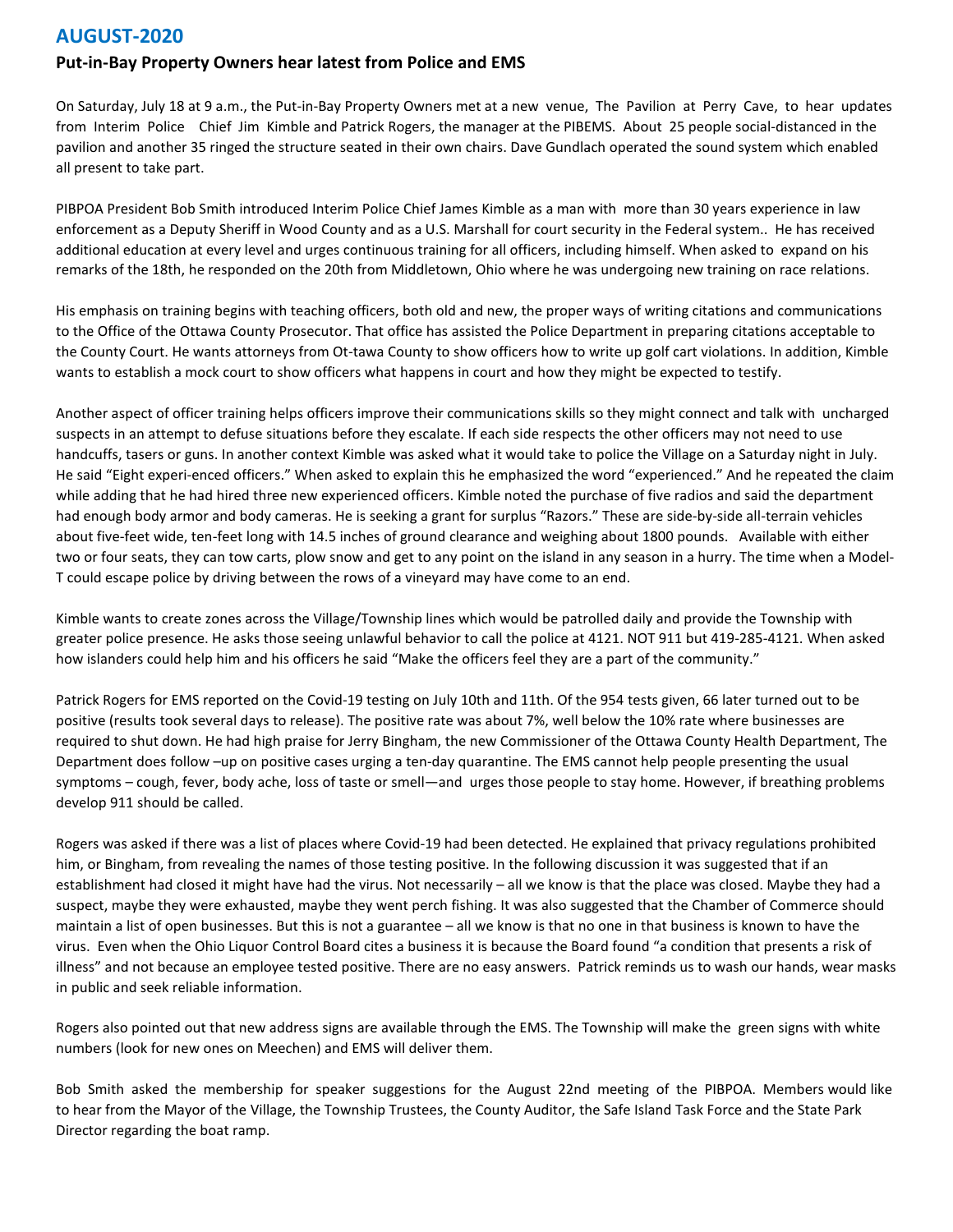### **OCTOBER-2020**

#### **PIBPOA September Meeting From John Titchener**

President Bob Smith opened the September meeting of the PIBPOA with special thanks to Perry's Cave for providing a Covid-19 compatible meeting area. He then introduced the speakers.

Jake Market told how in 2017 the Miller Boat Line decided it needed an additional boat to make it easier to take a ferry offline. The new boat, the M/V Mary Ann Market, would be simi-lar to the Put-in-Bay, but with more attention paid to passenger comfort, e.g. air conditioning, two heads, wider stairs and a wheel chair accessible lower cabin. The naval architectural firm they chose, Elliott Bay Design Group, has 120 years of experience with ferries ranging from Mar-tha's Vineyard to Seattle. Their design featured three 800 horsepower engines providing power on demand for the bow thrusters and loads from zero to 380,000 pounds. Jake had high praise for them and for Frasier Shipyards, which used new technologies to build the boat in eleven sections that were assembled in the dry dock. Each weld was inspected by the Coast Guard. The finished vessel will carry 28 cars or five semis. It can carry 600 passengers. Compare her 140-foot length with the just-under 65-foot South Shore which carried nine cars tightly packed together by deckhands who had to exit, NASCAR style, through open windows.

Dianne Smith announced that the Senior Center would not open in September. If conditions, not yet determined, are met it might open in late October.Police

Spokesman Captain Mark Hummer, a veteran of the Perrysburg police force and the Lu-cas County Sheriff's office reported for the police. He worked the past eight weekends and noted that policing is an issue not just here, but across the nation. Hummer said that in 2021 there would be a strong message that golf carts are not Cedar Point rides. However, the police department does not have sufficient personnel to ticket every violation due to the costs involved. Officers frequently ask open container violators to dump their drinks on the ground because a ticket requires the arresting officer to preserve the necessary evidence – at a cost of \$140.00 He suggested asking legislators expedite the paperwork to allow the police to do their jobs. Mike Drusbacky, the Deputy Director of the Ottawa County Emergency Management Agency described his agency. Drusbacky indicated the four phases of emergency management: mitigation, preparation, response and recovery. The Agency does not have first responders, but always has the responsibility of coordinating communications between and among involved agencies. Preparation, for instance, might involve informing isolated populations that they should be self-sufficient (food, water, heat, etc.) if an emergency denied first responders access to the locations.

Bob then thanked the Volunteer Fire Department and the Emergency Medical services and pre-sented checks for \$750 to Greg Dobos for the PIBVFD and Patrick Rogers for the EMS. Covid-19 restricted their fundraising activities, but not the calls upon their services. Bob noted that Judy Berry had accepted an appointment to fill a vacant seat on the Board of Directors of the PIBPOA.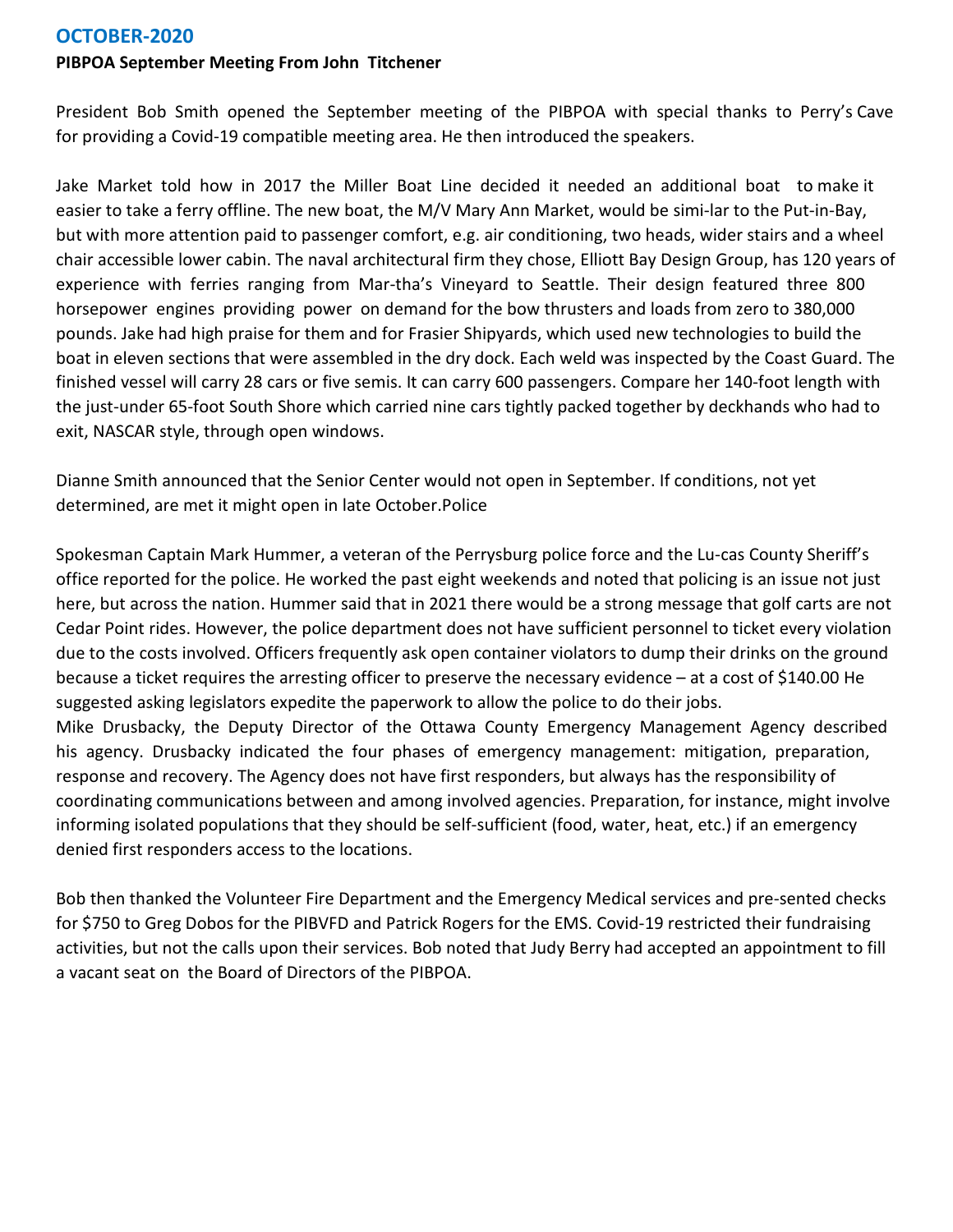# **JULY-2021**

### **Officials Brief Property Owners on Carts and Covid**

At 9 a.m. on Saturday , June 19th, president Bob Smith welcomed sixty members of the Put-in-Bay Property Owners' Association (PIBPOA) to the June meeting. He thanked Perry Cave for hosting the meeting at the Perry Cave Pavilion and announced that talks are ongoing with the Homeland Security Agency regarding a visit to their Port Clinton facility.

He then introduced Mayor Jessica Dress. She was pleased to note the recent openings of the Town Hall and Senior Center and praised the understaffed Village Dock and Bathhouse workers who are do-ing a great job. Her major problems are golf carts and crowd safety so she and the Village Council are reaching out to the business community for assistance. A 10 p.m. curfew for carts in the Village is under consideration. The depleted police force had 15 officers last year and six this year. One new officer has been hired.

Members suggested that golf carts should be more easily identified by number and rental agent, that more police presence is needed in the township, and that a special telephone number for reporting golf cart violations to the police should be created.

Township Trustee Chris Cooper noted that an agreement has been signed to purchase property be-hind the EMS land so that additional storage can be created and traffic access to the site simplified. Ot-tawa County will widen and pave Catawba "from the Goat to Joe's" in the Fall of 2021. Langram will be paved the following Fall. The Trustees have agreed to pay for more police protection in the township. Changes in the cemeteries will include the replacement of pillars, fence repair and the addition of a new mower which "will keep cut grass from around the headstones." Erosion caused by storms and high water is a major problem throughout the Township, especially on Middle Bass. Repair costs of \$1 million are partially offset by a \$640,000 grant. The fish gut collection box on Trenton remains problematic. Each time it is removed and cleaned it costs \$2000. It has to be cleaned in hot weather to avoid the odor. There are no easy solutions since the mercury containing fish guts cannot be freeze dried or composted for re-use as fertilizer. The EPA has similar regulations regarding the disposition of lawn waste which may contain dangerous herbicides.

Bob Smith then thanked Patrick Rogers for his considerable help in assisting the Ottawa County Health Department to fly to PiB with Covid-19 vaccine last January. Reporting for the EMS Patrick not-ed that 10 new EMTs have been hired and that blood draws, only by reservation, are now available. Life Flight membership applications are available at the office and are also being mailed out by St. Vincents. Responding to a question he said that Telemed connections with doctors "is in the works." He noted that the care of island residents is the first priority of the EMS.

The last speaker, Police Chief Jim Kimble, sparked applause by announcing that the Police Depart-ment has selected AT&T to operate all police calls, including 911. The previous provider did not improve service and failed to build another cell tower. The recruiting reports are less cheerful. New recruits often leave police training academies with a \$5000 tuition debt and are asked to provide their own uniforms and weapons. They receive minimum wages and face public hostility. So police forces nationwide are receiving fewer applications. The Sylvania, Ohio chief expects 200 test takers for the police academy exam; this year he had six. The number of carts increases; the number officers decreases. So the Chief has asked businesses to reduce the number of rental carts and has asked for help from the State Highway Patrol, the Sheriff and Homeland Security. Good news? The Coast Guard has agreed to escort arrested people off the island and into the care of the Ottawa County Sheriff so our officers do not have to escort suspects to the mainland. However, the island is no longer shielded from crime by the lake. Mark Hummer, the Sheriff of Lake Township and a long time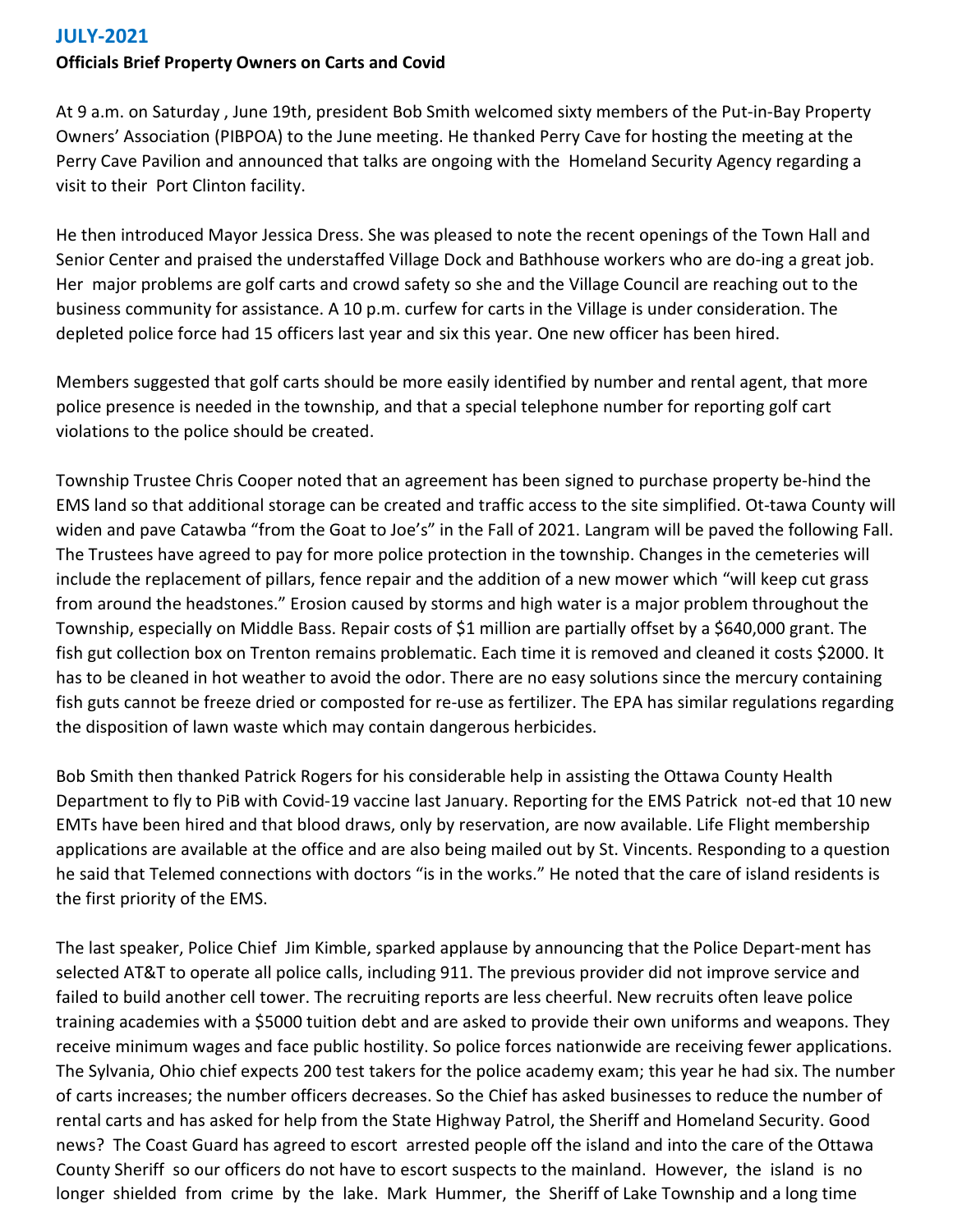associate of Chief Kimble said "if it is happen-ing on the mainland it is happening on the island." Chief Kimble told a bi-zarre story of an apparent rehearsal of a drive-by shooting. The apparent vic-tim would not press charges after the would be assassins were apprehended attempting to escape. They have been asked not to return. When asked what one single item the department most needed his immediate answer was "a ballistic shield!" This is a transparent shield-like device to protect officers attempting entry into a hostile build-ing.

President Smith thanked the speakers and announced that the July Meeting would be on Saturday, the 24th, hopefully at the Senior Center at 10 a.m.These members of the Put-in-Bay Property Owners Association were spotted recently put-ting up a directional sign in one of the planters at the Boardwalk. We're not quite sure who was doing the working and who was just sidewalk supervising. Left to right are Bill Slough, John Titchener, Doug Mehling and Bob Smith.Put-in-Bay Gazette July 2021 Page 20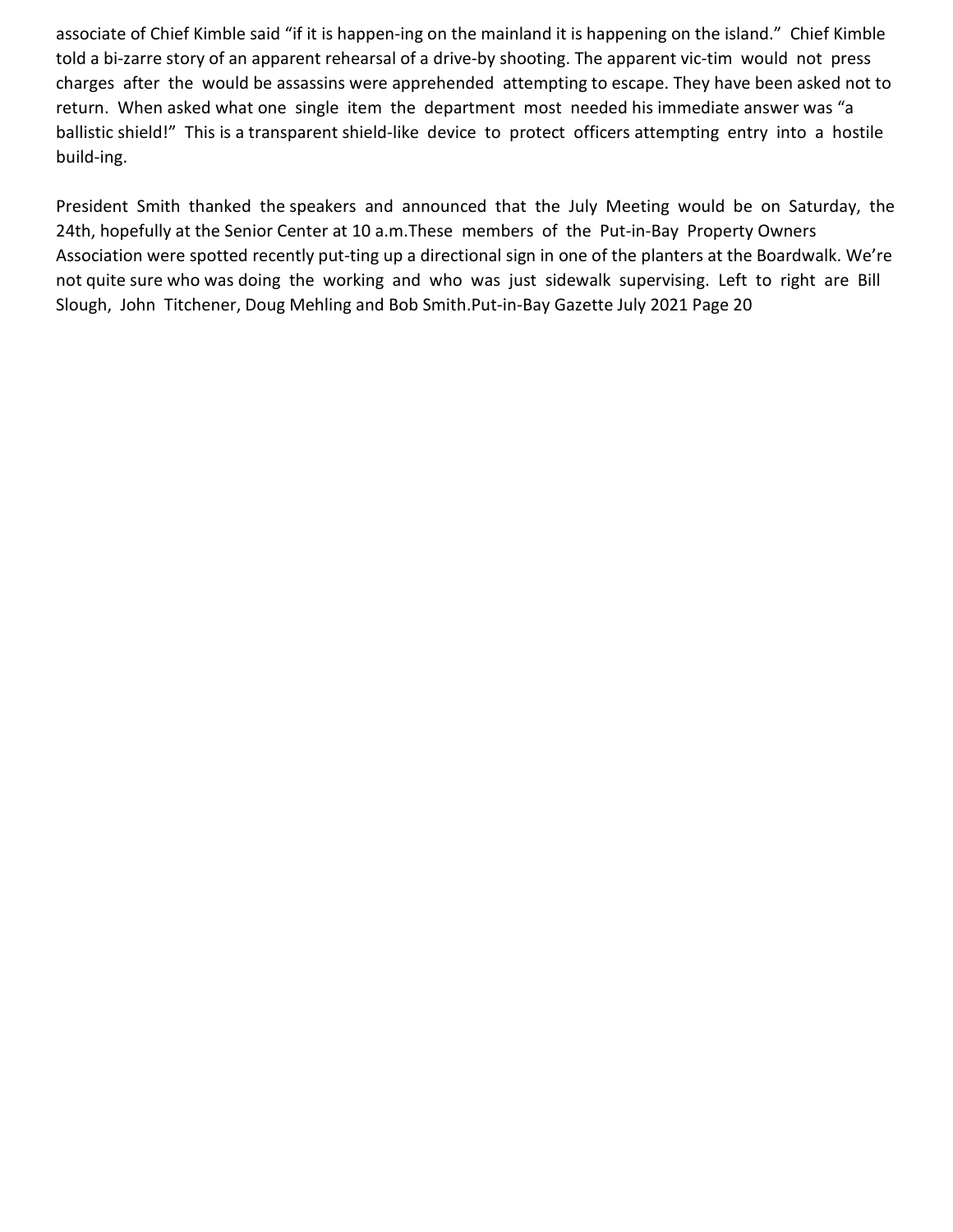# **AUGUST-2021**

### **Property Owners Sponsor Non-Profits' Reports to the Community**

About 60 members attended the July meeting of the Put-in-Bay Property Owners' Association (PIBPOA) held on the 24th at the Perry's Cave Pavilion. They heard reports from some of the major not-for-profit organizations serving the island community.

Kathy Schrader, Vice President of the Garden Club, described the fundraisers used to support the seven gardens and the hanging baskets in De Riviera Park. The Club holds monthly meetings on horticultural topics from May through September. Once again high water has washed out prospects for cleaning the bathing beach. But it is still on their agenda.

Dick Bliss reported for the Skip Duggan Antique Car Club founded by Skip with the able assistance of John Borman and Jack Whelan. He noted that every video clip used to promote the island included shots of the Sunday Old Car Parades which have, on a Labor Day, attracted as many as one hundred 25-years-old-or-older vehicles. So far this year the top number has been 84. In addition to its primary task of managing the parades, the club assists with the Duggan Old Car Museum. Dick says the dues are \$10 per year, and "If that hurts, don't pay it."

Dave Frederick spoke for the 100-year-old (in December) Scheible-Downing American Legion Post 542 which has members on Put-in-Bay, Middle Bass and North Bass. The Post cooperates with the national organization to support programs for disabled vets, widows and orphans, civics education for high schoolers in Boys' and Girls' State and other patriotic activities. On the local level the Legion conducts graveside services with rifle volleys and the playing of Taps . Members regularly visit vets at the Veterans' Home in Sandusky and maintain the DoughBoy statue and 57mm cannon in De Riviera Park. The Post also sells American flags large and small as well as flag poles. On or about Flag Day, June 14th, the members conduct a flag burning ceremony to assure that old, worn or damaged flags turned over to them are properly honored and destroyed. Then, as Dave says, "Give us your old flag; we'll sell you another one."

Renee Fultz reviewed the physical progress of the Nature Center which has added a 1000 sq. foot addition which houses offices, meeting areas and displays. The Center also has a new turtle pond, a wildlife window and an active beehive. Activities sponsored by The Center include summer Nature Camps and weekly "Wild Tuesday" talks from 1 to 3 p.m. She pointed out that Island Green Week, August 7-15th, will also include Middle Bass and Kelleys Islands. "Green Week" will also include a stargazing trip on one of the Miller Ferry boats on August 9th and the much-awaited Pig Roast on the 11th. Volunteers are always needed and appreciated.

Peter Huston described the Great Lakes Island Alliance, which is a non-profit dedicated to encouraging relationship building and op-portunities to benefit islands. The 2021 GLIA summit will be held on Put-in-Bay October 3rd through 6th. The summit will bring together 100+ island officials including government officers and business and education leaders to discuss the challenges and opportunities associated with island living. Costs of the summit are partially underwritten by a Mott Foundation Grant of \$35,000. The local host committee seeks the support of local donors and sponsors. Island residents can participate in the four-day summit for \$100. Details can be found at phuston@Stewardshipnetwork.com.

Kelly Faris drew a sharp distinction between the PIB Township Park district, which is a government agency affirmed by the voters in 2007 and the Lake Erie Islands Conservancy (LEIC). The district is dedicat-ed to protecting and preserving unique areas that enhance the heritage of the Lake Erie Islands. The Commissioners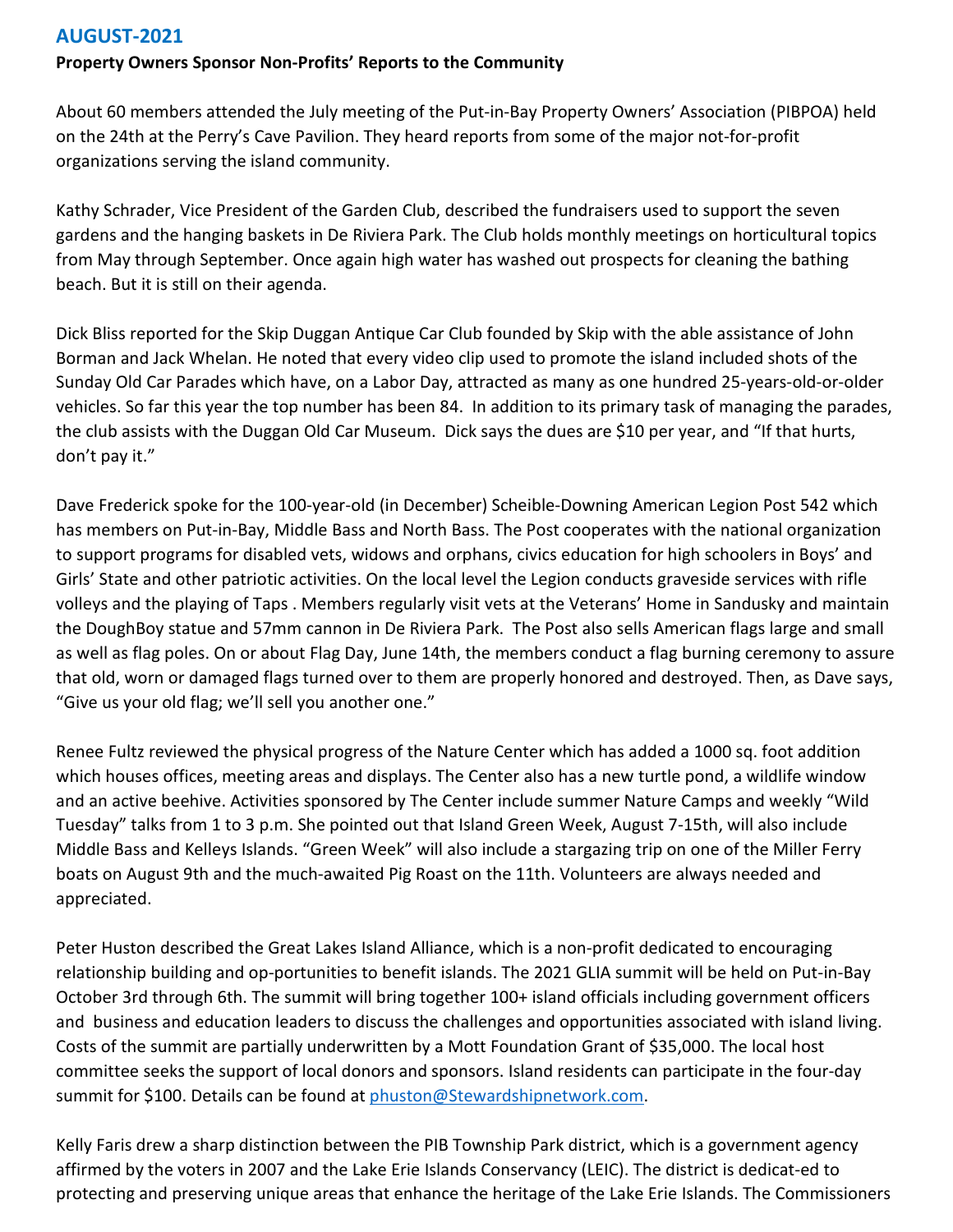are Lisa Brohl, Kelly Faris and Kendra Koehler. They are appointed by the Judge of Common Pleas Court and have public meetings on the second Wednesday of the month at 10 a.m. Over 160 acres on the islands are now protected .

Lisa Brohl explained the role of the Lake Erie Island Conservancy which is not a governmental agency, but a private not-for-profit organization. It be-gan life as a part of the Black Swamp Nature Conservancy in 1993 and became the LEIC as a free-standing entity in 2015. Properties donated to the LEIC have been turned over to the Township Park District for perpetual care. The LEIC has led the fight to conserve local properties such as Coopers' Woods and on August 8th will celebrate the acquisition of Benjamin Woods. Kelly and Lisa represent a welcome cooperation between government and non-profit organizations.

Jack Bergan remembered how Harold Heidenreich, historian and indus-trialist, persuaded him to help the Perry Group campaign for a visitors center at the monument as well as employee housing. With the help of Judge George Smith and local politicians, the government and the Perry Group agreed on the Visitors Center if the group could raise \$100,000. It did! And the rest, as they say, is history. A 1959 ranger considered these additions to be vast improve-ments. In 2021 the Perry Group is sponsoring an August 11th viewing of the rising moon from the top of the monument and a September 10th Jet Express trip to witness the annual wreath laying at the site of Perry's Victory.

Trustee Bob Smith spoke for the Lake Erie Island Historical Society and reminded us that the Resale Shop is open daily from 11 a.m. to 5 p.m. The Museum's Annual Fundraiser Island Auction will be held at the Heineman Winery at 4 p.m. on August 5th.

President Bob Smith announced that the August meeting of the PiBPOA will be held on August 28th. While closing the meeting he noted that the Au-gust topic might be water/sewer.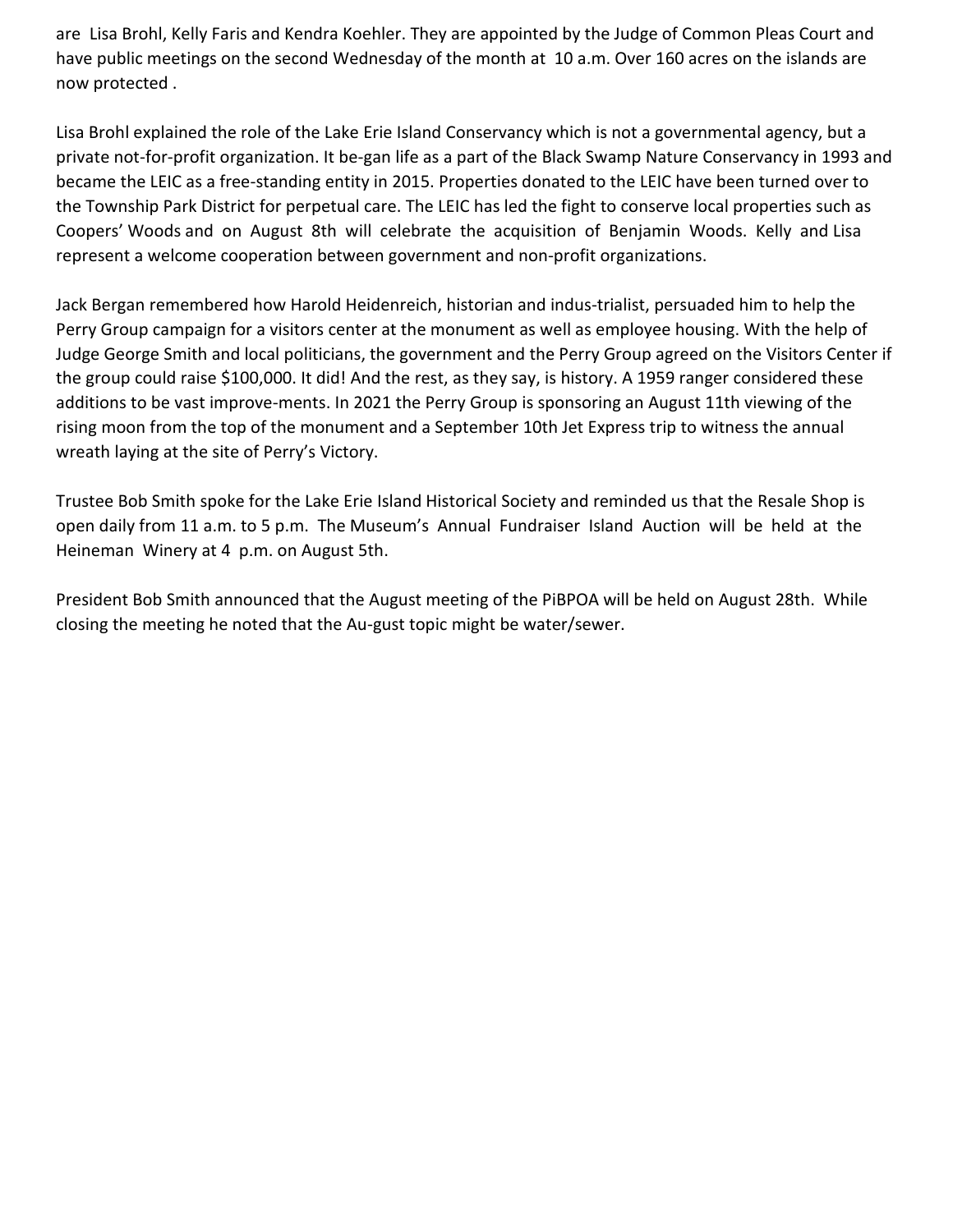### **SEPTEMBER-2021**

#### **Property Owners Hear About Seawall Construction, the Carillon and Race Cars**

President Bob Smith convened the August 28th meeting of the Put-in-Bay Property Owners' Association at the Perry Cave Shelter House at 9 a.m. Members were addressed by Barbara Rowles from the Monument, Rich Hahn for the Road Race Reunion Committee and Pastoral Leader Jim O'Donnell of Mother of Sorrows. Superintendent Rowles explained the seawall restora-tion projects which will begin in the Spring and be finished in 2023. Construction of the expanded north seawall will re-quire the temporary above-ground routing of the electrical lines to East Point. The top three feet of the south wall will be replaced. Funds have been found for the 2023 - 2024 res-toration of the upper plaza. 2023, she said, may be "messy."

Mr. Hahn passed out posters, programs and race sched-ules for the September 2021 reunion races which will in-clude 100 racing cars and 50 street exhibition vehicles. Each year is better than the one before and is supported almost en-tirely by entry fees (\$450) and volunteered contributions and labor. He noted the restrictions organizers face: cars must be insured while on the island, emergency services must be available (if the EMS is called away the race in progress must be temporarily stopped), 800 hay bales must be found and located as well as 50 radios, fire extinguishers etc. He asked for short term volunteers (such as flaggers from 4:30 to 5:30 p.m. for the Tuesday Old Course Parade) and longer term volunteers to assist with the various planning commit-tees.

Deacon O'Donnell remembered the tragic events of December 12, 1983 which led to the construction of the Memorial Carillon and reported on efforts to maintain it. A tree which obscured the view and may have silenced a bell has been removed. Despite lightning damage the bells are all functional and repairs on the music system have been undertaken.

Bob Smith announced that the Put-in-Bay Property Owners' Association would meet next on September 25th at 9 a.m. at the Perry Cave Shelter House. The agenda will include the election of new members to the Board of Direc-tors.Put-in-Bay Gazette September 2021 Page 32 - B16